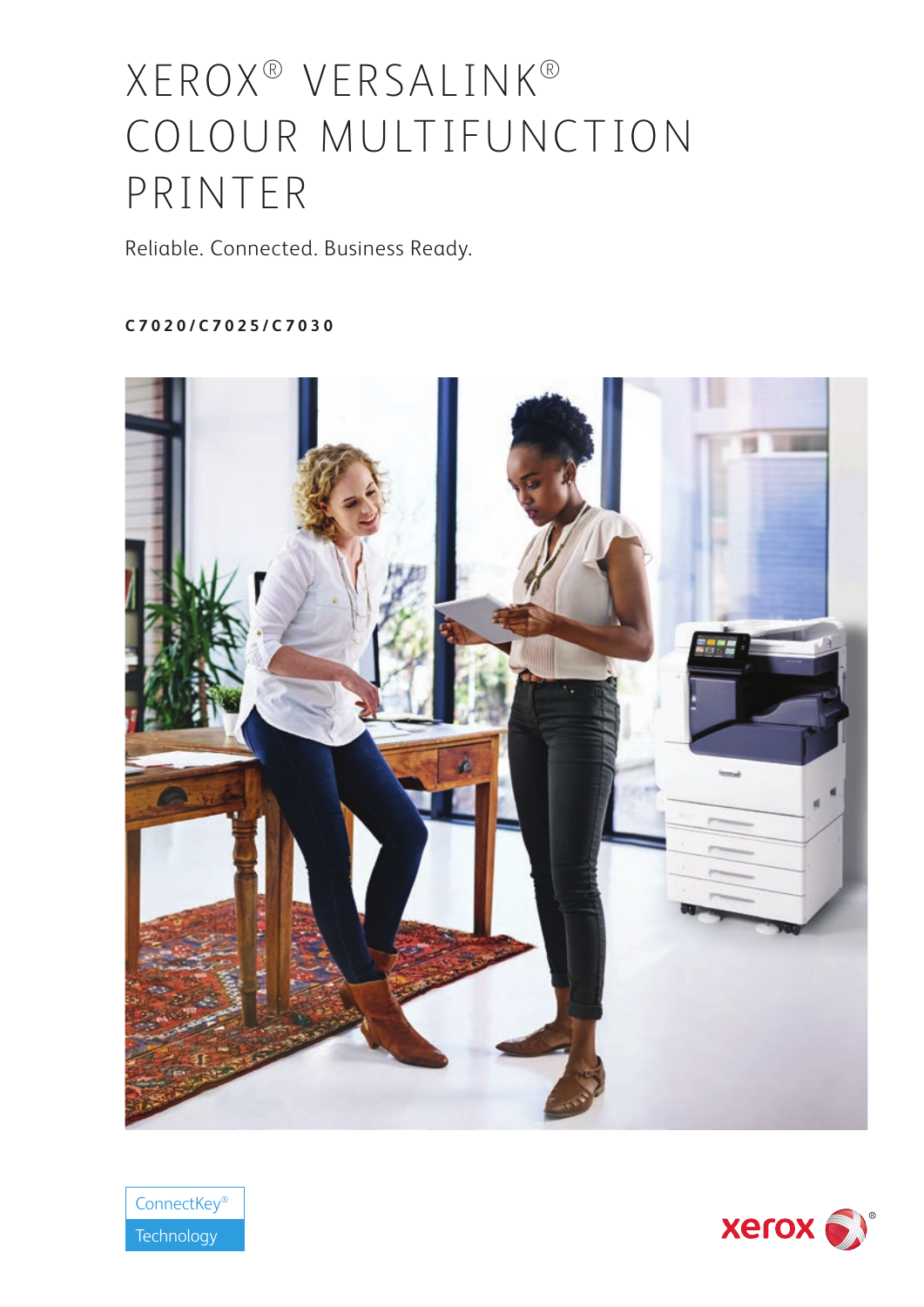# Xerox® VersaLink® C7020/C7025/C7030 Colour Multifunction Printer

The Xerox® ConnectKey® Technology-enabled VersaLink C7000 Series Colour Multifunction Printer offers flawless reliability, seamless integration and advanced productivity. Cloud connected, mobile ready, app-enabled, and easy to personalise, the C7000 Series is your modern workplace assistant – helping you excel today and stay ready for the future. The future of the state of the state of the state of the state of the state of the state of the state of the state of the state of the state of the state of the state of the state of the state of the state of t

# **FLAWLESS RELIABILITY SUPERIOR PERFORMANCE.**

Right out of the box, you'll count on your Xerox® VersaLink C7000 Series Colour Multifunction Printer to consistently and flawlessly perform the tasks that make your business work more efficiently. From IT-free installation wizards, to step-by-step configuration options, you're ready to go – hassle free.

Designed for superior reliability, the VersaLink C7000 Series features a new hardware design with fewer moving parts, strengthened paper-path components, and an advanced imaging system.

VersaLink devices are loaded with features and time-saving Xerox® technologies designed to speed up information sharing and reduce inefficient workflows. Ensure information accuracy with Scan and Fax preview, easily archive, organise and search with scanned documents with built-in optical character recognition (OCR).

When it comes to safeguarding critical information, VersaLink devices deliver a spectrum of stringent security features, including Secure Print and card authentication to control access.

Count on superior print quality to make your work look its best. A print resolution of up to 1200 x 2400 dpi delivers sharp text and fine line detail, plus exceptional colour vibrancy, solid fills and skin tones.

# **C L O U D C O N N E C T E D. PERSONALISED EFFICIENCY.**

With the VersaLink C7000 Series Colour Multifunction Printer's oversize, customisable 7-inch colour touchscreen, you can tap, swipe and pinch your way through tasks and functions with mobile-like ease.

Preloaded Xerox® ConnectKey® Apps help optimise office efficiency, and on-screen access to the extensive Xerox App Gallery provides expanded functionality – like the Xerox® Easy Translator Service app, which quickly translates scanned documents into numerous languages.

Speed through tasks by saving common settings as presets for simple, single-touch job setup. With Simple ID, individual users and groups enter a user ID and password once, and then enjoy fast, secure, easy access to task-specific presets and commonly used apps on a personalised home screen.

# **READY FOR THE WAY YOU WORK.**

The VersaLink C7000 Series gives you the freedom to work where and how you want – with out-of-the-box connectivity to Google Drive™, Microsoft® OneDrive® and Dropbox™, and access to additional options through the Xerox App Gallery.

The ability to connect and print from multiple devices is key for today's worker, and VersaLink devices meet the challenge with Apple® AirPrint®, Google Cloud Print™, Xerox® Print Service Plug-in for Android™, Near Field Communication (NFC) Tap-to-Pair and Mopria®, plus optional Wi-Fi and Wi-Fi Direct.

Learn more about why Xerox is the only choice for today's mobile professionals by visiting **www.xerox.com/mobile**

device features, go to **www.xerox.com/VersaLinkEG**

# **XEROX ® CONNECTKEY ® TECHNOLOGY - THE NEXUS OF YOUR COMPLETE PRODUCTIVITY ECOSYSTEM**

From Xerox – the company that created the modern workplace – we present the next revolution in workplace productivity. With a consistent user experience across a wide range of devices, mobile and cloud connectivity and a growing library of apps to expand functionality, you'll work faster, better and smarter.

#### **Intuitive User Experience**

An entirely new – and yet entirely familiar way to interact that includes a tablet-like experience, with gesture-based touchscreen controls and easy customisation.

#### **Mobile and Cloud Ready**

Instant connectivity to cloud and mobile devices right from the user interface, with access to pre-loaded, cloud-hosted services that let you work where, when and how you want.

#### **Benchmark Security**

Full multi-level protection for both documents and data, ready to guard against and eliminate emerging threats and meet or exceed regulatory compliance.

#### **Enables Next Generation Services**

Work more efficiently and manage resources more effectively. Easy integration of Xerox<sup>®</sup> Managed Print Services enables remote monitoring of service delivery and consumables.

#### **Gateway to New Possibilities**

Instantly extend your capabilities with access to the Xerox App Gallery, featuring real-world apps designed to optimise digital workflows. Commission our network of partners to design innovative, businessspecific solutions.

Find out more about how you'll work smarter at **www.connectkey.com**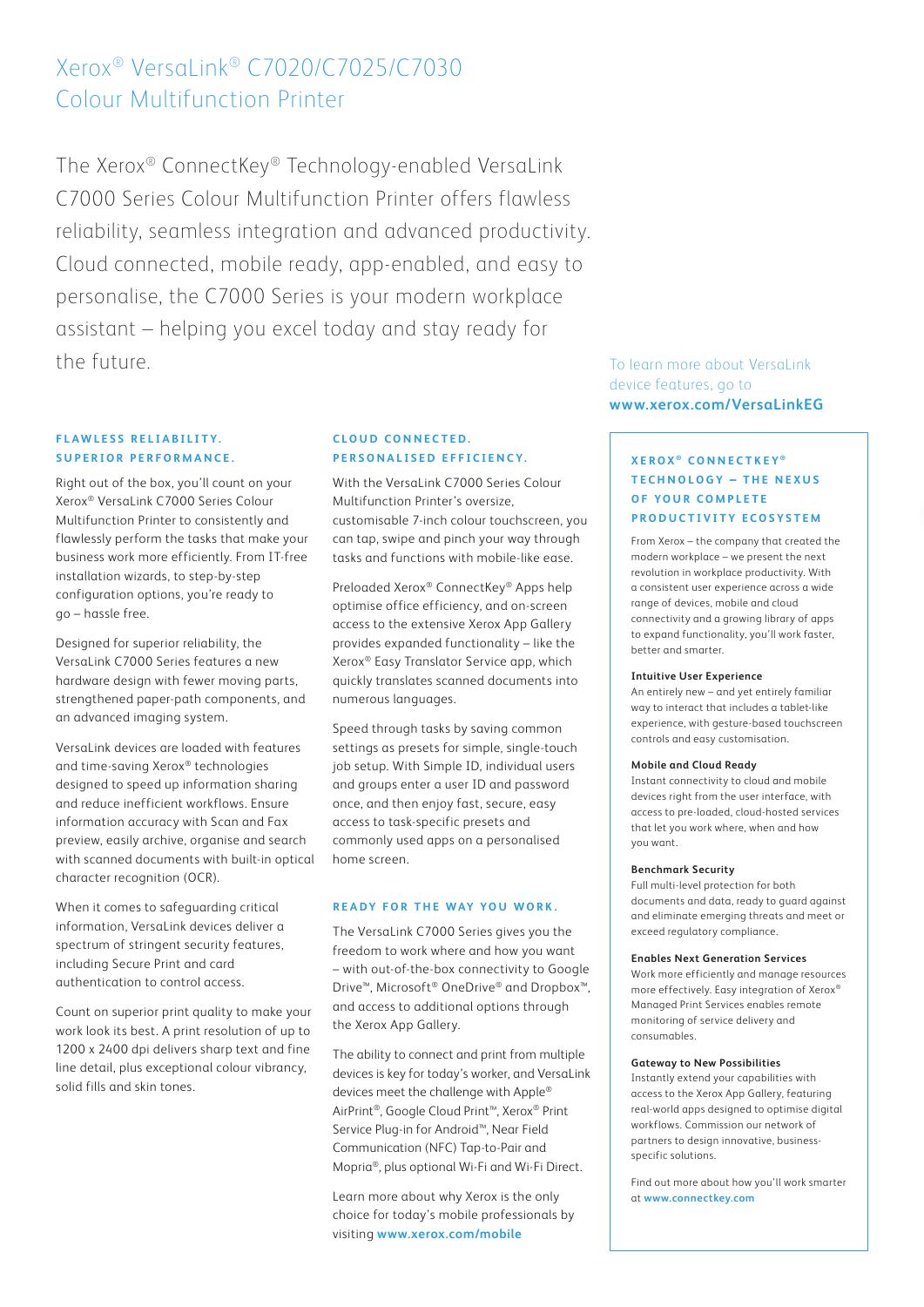### **FINISHING APPLICATIONS**





- **1 A 110-sheet Duplex Automatic Document Feeder (DADF)** scans two-sided black and white or colour originals for copy, scan and fax jobs.
- **2 Optional work surface** (included with Convenience Stapler) gives you plenty of room to sort documents.
- **3 Card Reader Bay** with embedded USB port.1
- 4 An easily accessible USB port<sup>1</sup> allows users to quickly print from or scan to any standard USB memory device.
- **5 The 100-sheet Bypass Tray** handles media sizes from 88.9 x 98.4 mm to 297 x 431.8 mm.
- **6 The standard 520-sheet Tray 1** handles media sizes from 139.7 x 182 mm to 297 x 431.8 mm.

1 USB ports can be disabled.



## **MULTIPLE PAPER TRAY OPTIONS TO FIT EVERY NEED:**

- **7 Add the Single Tray Module** to the Desktop model to increase the total paper capacity to 1,140 sheets (includes Bypass Tray).
- **8 Choose the Single Tray with Stand Module** to increase the total paper capacity to 1,140 sheets (includes Bypass Tray) and provides storage for toner cartridges and other supplies.
- **9 Choose the Three Tray Module** increases the total paper capacity to 2,180 sheets (includes Bypass Tray). Or choose the optional High-Capacity Tandem Tray Module (not shown) allows for a total paper capacity of up to 3,140 sheets (includes Bypass Tray).
- **10 The optional High-Capacity Feeder** holds 2,000 sheets of A4 paper, increasing the maximum paper capacity to 5,140 sheets.

## **ADD INCREASED VERSATILITY WITH FINISHING OPTIONS:**

- **11 The Dual Catch Trays** (optional with Desktop model) stack up to 250 sheets each, lower tray offsets.
- **12 The optional Office Finisher LX** gives you advanced finishing functions at a great value and offers optional booklet making (score, saddle-stitch).
- **13 The optional Integrated Office Finisher** provides 500-sheet stacking and 50-sheet, single-position stapling.



# **I N T R O D U C I N G TOUCHSCREEN SUPERIORITY**

Meet our all-new, 7-inch colour touchscreen – the user interface that sets a higher standard for customisation, personalisation and versatility.

By presenting a familiar "mobile" experience – with support for gestural input and task-focused apps that share a common look and feel – fewer steps are needed to complete even the most complex jobs.

A highly intuitive layout guides you through every task from start to finish, with a natural hierarchy placing critical functions near the top of the screen and commonly used options front and centre. Don't like where a function or app is located? Customise the layout to make it yours.

This unmatched balance of hardware technology and software capability helps everyone who interacts with the VersaLink® C7000 Series Colour Multifunction Printer get more work done, faster.